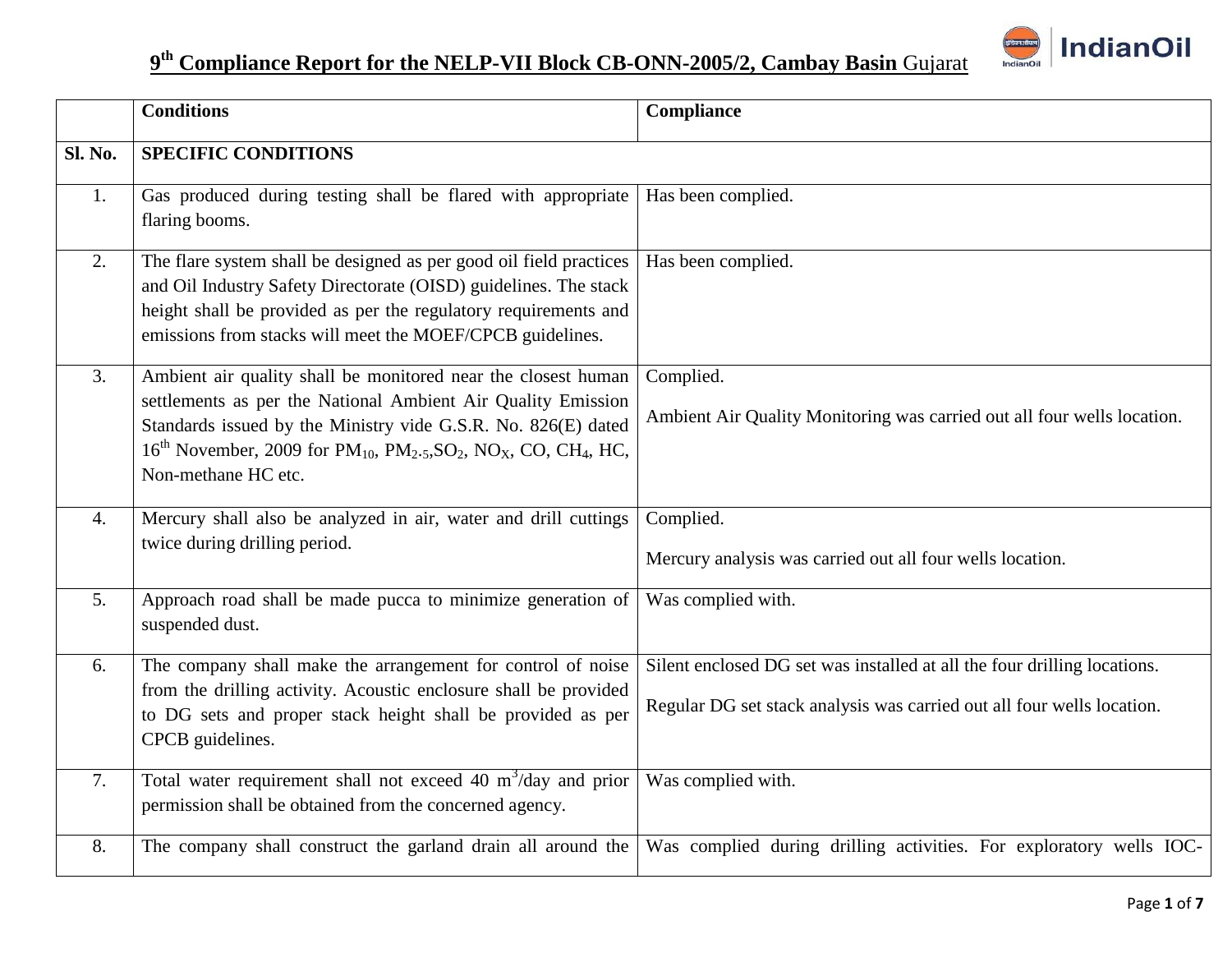

|     | drilling site to prevent runoff of any oil containing waste into the<br>nearby water bodies. Separate drainage system shall be created<br>for oil contaminated and non-oil contaminated. Effluent shall be<br>properly treated and treated wastewater shall conform to CPCB<br>standards.                                                                                                                                                                                                                                                                                                    | Khambel-1, IOC-Kalri-1, IOC-Jitoda-1, and IOC-Chansama-1 waste<br>water generated during drilling was collected in impervious HDPE lined<br>pits. Portable ETP was installed at drill site for treatment of waste water<br>generated during drilling activities of the wells, IOC-Khambel-1, IOC-<br>Kalri-1, IOC-Jitoda-1 and IOC-Chanasma-1.        |
|-----|----------------------------------------------------------------------------------------------------------------------------------------------------------------------------------------------------------------------------------------------------------------------------------------------------------------------------------------------------------------------------------------------------------------------------------------------------------------------------------------------------------------------------------------------------------------------------------------------|-------------------------------------------------------------------------------------------------------------------------------------------------------------------------------------------------------------------------------------------------------------------------------------------------------------------------------------------------------|
| 9.  | Drilling wastewater including drill cuttings wash water shall be<br>collected in disposal pit lined with HDPE lining evaporated or<br>treated and shall comply with the notified standards for on-shore<br>disposal. The membership of common TSDF shall be obtained<br>for the disposal of drill cuttings and hazardous waste. Otherwise,<br>secured land fill shall be created at the site as per the design<br>approved by the CPCB and obtain authorization from the SPCB.<br>Copy of authorization or membership of TSDF shall be<br>submitted to Ministry's Regional Office at Bhopal. | HDPE lined pits were used for disposal of drilling waste water as per<br>guidelines for disposal of solid waste, drill cuttings and drilling fluids for<br>onshore drilling operation notified vide GSR.546 (E) dated 30th August,<br>2005. Drill cuttings and other hazardous wastes was disposed through<br>agency with authorized TSDF membership. |
| 10. | Good sanitation facility should be provided at the drilling site.<br>As proposed, domestic sewage shall be disposed off through<br>modular STP.                                                                                                                                                                                                                                                                                                                                                                                                                                              | Sufficient number of portable toilet were provided at drill site and waste<br>water was treated through septic tank-soak pit                                                                                                                                                                                                                          |
| 11. | Oil spillage scheme shall be prepared. In case of oil<br>spillage/contamination, action plan shall be prepared to clean the<br>site by adopting proven technology. The recyclable waste (oily<br>sludge) and spent oil shall be disposed of to the authorized<br>recyclers.                                                                                                                                                                                                                                                                                                                  | Oil spill response scheme was prepared and implemented onsite. Onsite<br>spill kits was provided to avoid minor spills. Additionally proper<br>measures was taken care to fulfill the condition.                                                                                                                                                      |
| 12. | The company shall comply with the guidelines for disposal of<br>solid waste, drill cutting and drilling fluids for onshore drilling<br>operation notified vide GSR.546(E) dated 30th August, 2005.                                                                                                                                                                                                                                                                                                                                                                                           | Adequate measures were taken to comply the guidelines during drilling<br>activities.                                                                                                                                                                                                                                                                  |
| 13. | The Company shall take necessary measures to prevent fire<br>hazards, containing oil spill and soil remediation as needed.<br>Possibility of using ground flare shall be explored. At the place                                                                                                                                                                                                                                                                                                                                                                                              | Was complied with during drilling activities. Fire fighting equipments and<br>personal protective equipments were provided at the site. Comprehensive<br>HSE manual was prepared for the drilling activities and same was                                                                                                                             |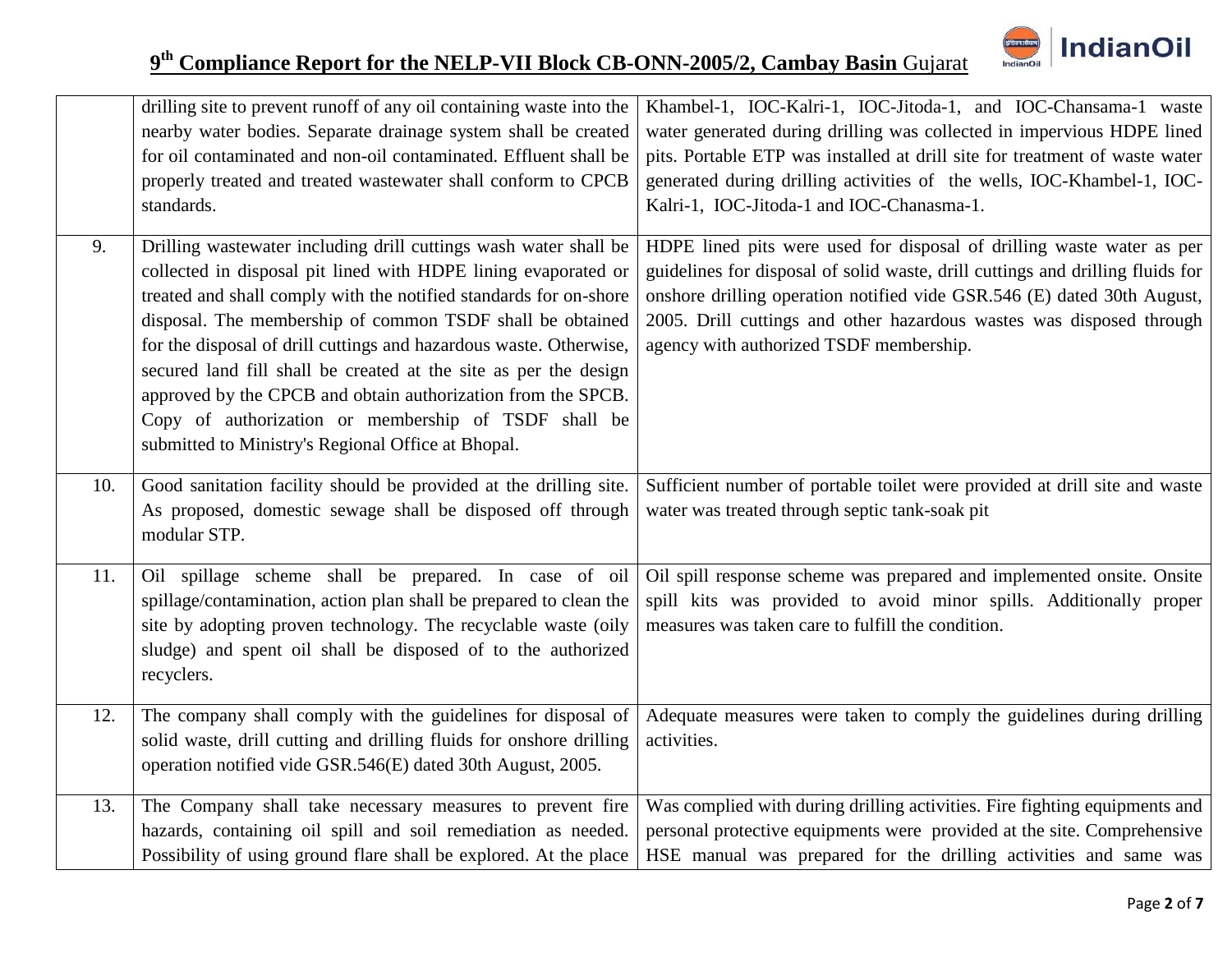

|     | of ground flaring, the overhead flaring stack with knockout implemented.<br>drums shall be installed to minimize gaseous emissions during<br>operation.                                                                                                                                                                                                                                                                                                                     |                                                                                                                                                                                                                                         |
|-----|-----------------------------------------------------------------------------------------------------------------------------------------------------------------------------------------------------------------------------------------------------------------------------------------------------------------------------------------------------------------------------------------------------------------------------------------------------------------------------|-----------------------------------------------------------------------------------------------------------------------------------------------------------------------------------------------------------------------------------------|
| 14. | The company shall develop a contingency plan for H2S release<br>including all necessary aspects from evacuation to resumption of<br>normal operations. The workers shall be provided with personal<br>H2S detectors in locations of high risk of exposure along with<br>self containing breathing apparatus.                                                                                                                                                                | Contingency plan for H2S release was prepared and implemented for<br>drilling operations.                                                                                                                                               |
| 15. | The Company shall carry out long term subsidence study by<br>collecting base line data before initiating drilling operation till<br>the project lasts. The data so collected shall be submitted six<br>monthly to the Ministry and its Regional Office at Bhopal.                                                                                                                                                                                                           | Adequate measures were taken to comply with the guidelines during<br>drilling activities.                                                                                                                                               |
| 16. | Blow Out Preventer (BOP) system shall be installed to prevent<br>well blowouts during drilling operations. BOP measures during<br>drilling shall focus on maintaining well bore hydrostatic pressure<br>by proper pre-well planning and drilling fluid logging etc.                                                                                                                                                                                                         | Blow out Preventer system was installed at all four well site IOC-<br>Khambel-1, IOC-Kalri-1, IOC-Jitoda-1 and IOC-Chanasma-1.                                                                                                          |
| 17. | Emergency Response Plan (ERP) shall be based on the<br>guidelines prepared by OISD, DGMS and Govt. of India.                                                                                                                                                                                                                                                                                                                                                                | Emergency Response Plan was prepared based on the guidelines by<br>OISD, DGMS and Govt. of India. ERP was followed during drilling<br>operations of all four well site IOC-Khambel-1, IOC-Kalri-1, IOC-<br>Jitoda-1 and IOC-Chanasma-1. |
| 18. | The company shall take measures after completion of drilling<br>plugging<br>secured<br>process<br>by<br>well<br>and<br>enclosures,<br>decommissioning of rig upon abandonment of the well and<br>drilling site shall be restored the area in original condition. In the<br>event that no economic quantity of hydrocarbon is found a full<br>abandonment plan shall be implemented for the drilling site in<br>accordance with the applicable Indian Petroleum Regulations. | Adequate measures were taken to comply with the guidelines.                                                                                                                                                                             |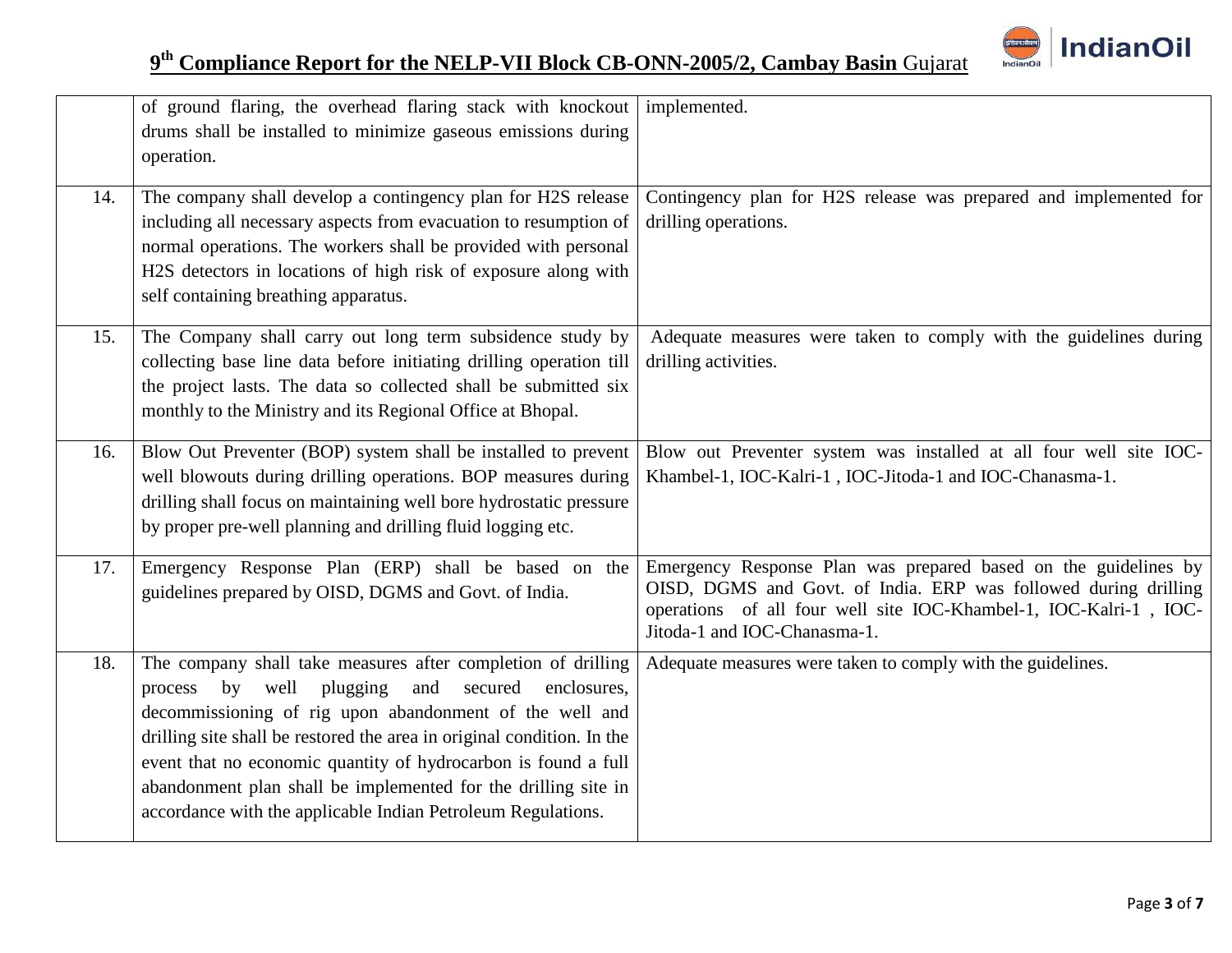

| 19.     | Occupational health surveillance of the workers shall be carried<br>out as per the prevailing Acts and Rules.                                                                                                        | Adequate measures were taken to comply with the guidelines.                                                                                          |
|---------|----------------------------------------------------------------------------------------------------------------------------------------------------------------------------------------------------------------------|------------------------------------------------------------------------------------------------------------------------------------------------------|
| 20.     | In case the commercial viability of the project is established, the<br>Company shall prepare a detailed plan for development of oil<br>and gas fields and obtain fresh environmental clearance from the<br>Ministry. | Noted and Accepted.                                                                                                                                  |
| 21.     | Restoration of the project site after completion of drilling shall<br>be carried out satisfactorily and report shall be sent to the<br>Ministry's Regional Office at Bhopal.                                         | Noted and Accepted.                                                                                                                                  |
| 22.     | Oil content in the drill cuttings shall be monitored by some<br>Authorized agency and report shall be sent to the Ministry's<br>Regional Office at Bhopal.                                                           | Was complied during drilling activities of all four exploratory wells IOC-<br>Khambel-1, IOC-Kalri-1, IOC-Jitoda-1, and IOC-Chansama-1.              |
| 23.     | Company shall ensure good housekeeping at the drilling site.                                                                                                                                                         | Was complied during drilling activities of all four exploratory wells IOC-<br>Khambel-1, IOC-Kalri-1, IOC-Jitoda-1, and IOC-Chansama-1.              |
| 24.     | Company shall prepare project specific environmental manual<br>and a copy shall be made available at the drilling site for the<br>compliance.                                                                        | A project specific environmental manual for drilling campaign was<br>prepared and compilation of the same during drilling operations was<br>ensured. |
| 25.     | Company shall adopt Corporate Environment Policy as per the<br>Ministry's O.M. No. J- 11013/41/2006-IA.II(I) dated 26 <sup>th</sup> April,<br>2011 and implemented.                                                  | Was complied during drilling activities of all four exploratory wells IOC-<br>Khambel-1, IOC-Kalri-1, IOC-Jitoda-1, and IOC-Chansama-1.              |
| Sl. No. | <b>GENERAL CONDITIONS</b>                                                                                                                                                                                            |                                                                                                                                                      |
| 1.      | The project authorities must strictly adhere to the stipulations<br>made by the Gujarat Pollution Control Board (GPCB), State<br>Government and any other statutory authority.                                       | Needful was done as per the guidelines provided by the Gujarat Pollution<br>Control Board (GPCB), State Government and any other authority.          |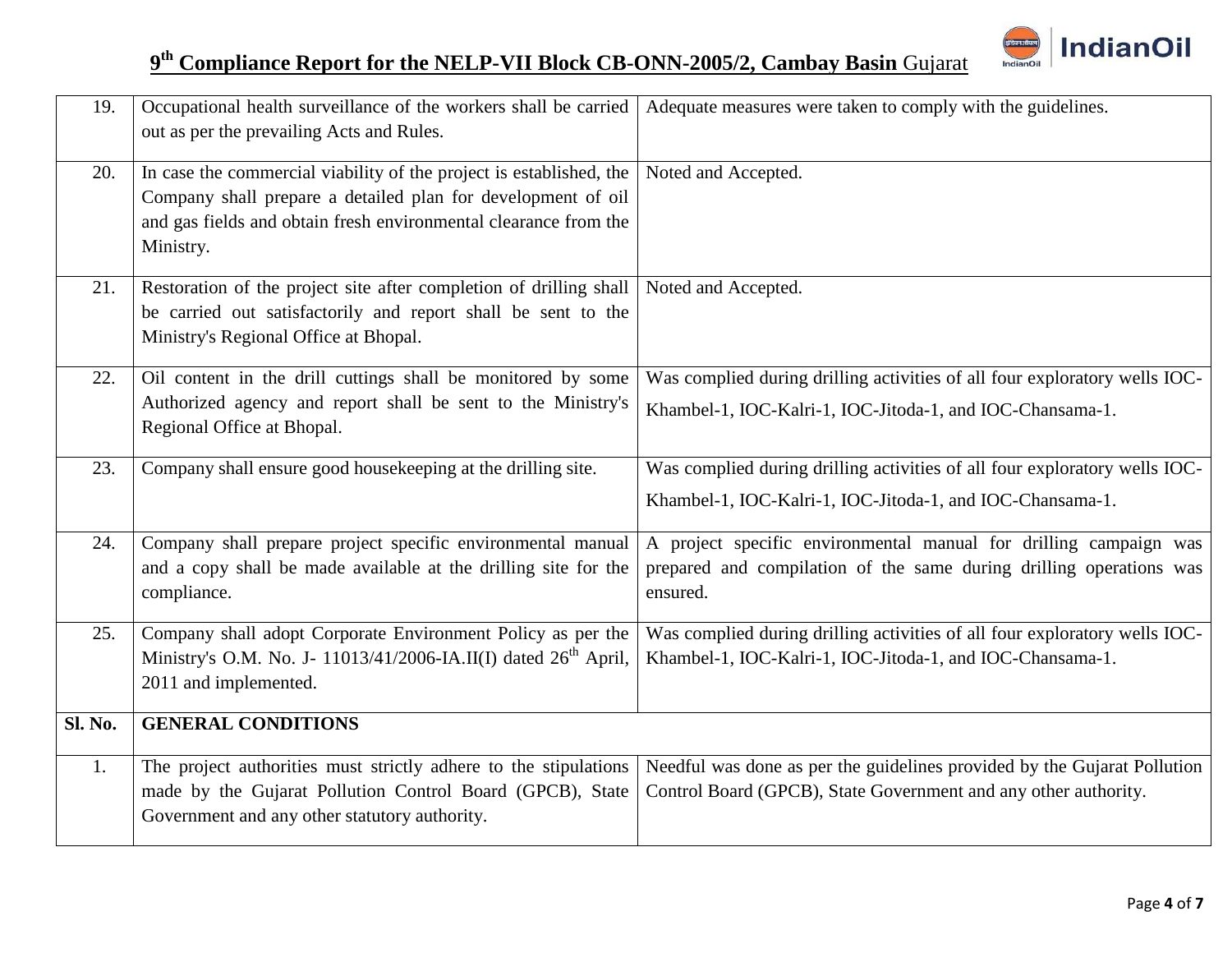

| 2. | No further expansion or modification in the project shall be<br>carried out without prior approval of the Ministry of<br>Environment & Forests. In case of deviations or alterations in<br>the project proposal from those submitted to this Ministry for<br>clearance, a fresh reference shall be made to the Ministry to<br>assess the adequacy of conditions imposed and to add additional<br>environmental protection measures required, if any. | Complied. No further expansion or modification in the project would be<br>carried out without prior approval of the Ministry of Environment &<br>Forests. |
|----|------------------------------------------------------------------------------------------------------------------------------------------------------------------------------------------------------------------------------------------------------------------------------------------------------------------------------------------------------------------------------------------------------------------------------------------------------|-----------------------------------------------------------------------------------------------------------------------------------------------------------|
| 3. | The project authorities must strictly comply with the rules and<br>regulations under Manufacture, Storage and Import of<br>Hazardous Chemicals Rules, 2000 as amended subsequently.<br>Prior approvals from Chief Inspectorate of Factories, Chief<br>Controller of Explosives, Fire Safety Inspectorate etc. must be<br>obtained, wherever applicable.                                                                                              | Adequate measures were taken to comply with the guidelines.                                                                                               |
| 4. | The overall noise levels in and around the plant area shall be<br>kept well within the standards by providing noise control<br>measures including acoustic hoods, silencers, enclosures etc. on<br>all sources of noise generation. The ambient noise levels shall<br>conform to the standards prescribed under EPA Rules, 1989 viz.<br>75 dBA (daytime) and 70 dBA (nighttime).                                                                     | Noise Level Monitoring was carried out all four wells location.                                                                                           |
| 5. | A separate Environmental Management Cell equipped with full<br>fledged laboratory facilities must be set up to carry out the<br>environmental management and monitoring functions.                                                                                                                                                                                                                                                                   | Was complied during drilling activities of all four exploratory wells IOC-<br>Khambel-1, IOC-Kalri-1, IOC-Jitoda-1, and IOC-Chansama-1.                   |
| 6. | A copy of clearance letter shall be sent by the proponent to<br>concerned Panchayat, Zila Parishad / Municipal Corporation,<br>Urban Local Body and the local NGO, if any, from whom<br>suggestions / representations, if any, were received while<br>processing the proposal. The clearance letter shall also be put on                                                                                                                             | Complied. A copy of clearance letter has been sent to concerned<br>Municipal Corporation, Urban Local Body and the Local NGO.                             |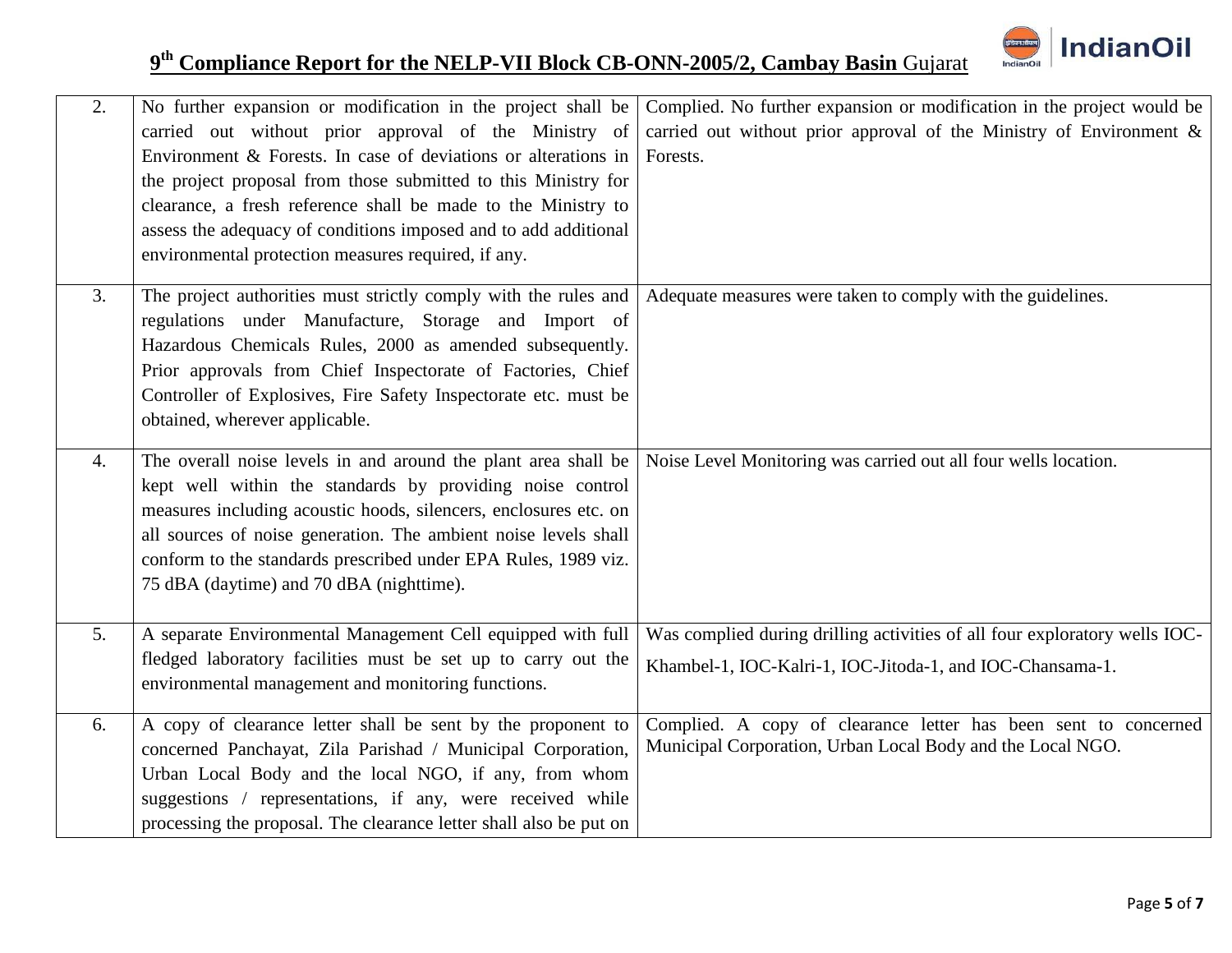

|     | the web site of the company by the proponent.                                                                                                                                                                                                                                                                                                                                                                                                                                                                                                                                                                                                                                                         |                                                                                                                                                                                                                                                                                  |
|-----|-------------------------------------------------------------------------------------------------------------------------------------------------------------------------------------------------------------------------------------------------------------------------------------------------------------------------------------------------------------------------------------------------------------------------------------------------------------------------------------------------------------------------------------------------------------------------------------------------------------------------------------------------------------------------------------------------------|----------------------------------------------------------------------------------------------------------------------------------------------------------------------------------------------------------------------------------------------------------------------------------|
| 7.  | The project proponent shall upload the status of compliance of<br>the stipulated environment clearance conditions, including<br>results of monitored data on their website and shall update the<br>same periodically. It shall simultaneously be sent to the Regional<br>Office of the MOEF, the respective Zonal Office of CPCB and<br>the GPCB. The criteria pollutant levels namely; $PM_{10}$ , $SO_2$ ,<br>NO <sub>X</sub> , HC (Methane & Non-methane), VOCs (ambient levels as<br>well as stack emissions) or critical sectoral parameters, indicated<br>for the projects shall be monitored and displayed at a convenient<br>location near the main gate of the company in the public domain. | Was complied during drilling activities of all four exploratory wells IOC-<br>Khambel-1, IOC-Kalri-1, IOC-Jitoda-1, and IOC-Chansama-1.                                                                                                                                          |
| 8.  | The project proponent shall also submit six monthly reports on<br>the status of the compliance of the stipulated environmental<br>conditions including results of monitored data (both in hard<br>copies as well as by e-mail) to the Regional Office of MOEF, the<br>respective Zonal Office of CPCB and the GPCB. The Regional<br>Office of this Ministry /CPCB / GPCB shall monitor the<br>stipulated conditions.                                                                                                                                                                                                                                                                                  | Complied. Previous six monthly reports on status of the compliance of the<br>Environmental Clearance conditions have been submitted to the regional<br>office of the MoEF, the respective Zonal Office of CPCB and the GPCB;                                                     |
| 9.  | The environmental statement for each financial year ending 31 <sup>st</sup><br>March in Form-V as is mandated to be submitted by the project<br>proponent to the concerned State Pollution Control Board as<br>prescribed under the Environment (Protection) Rules, 1986, as<br>amended subsequently, shall also be put on the website of the<br>company along with the status of compliance of environmental<br>conditions and shall also be sent to the respective Regional<br>Offices of the MOEF by e-mail.                                                                                                                                                                                       | The environmental statement for the financial year ending 31/3/2015<br>(2014-15) in Form-V has been submitted to the Gujarat Pollution<br>Control Board as well as same has been uploaded along with the status of<br>compliance of environmental conditions in the IOC website. |
| 10. | The Project Proponent shall inform the public that the project<br>has been accorded environmental clearance by the Ministry and                                                                                                                                                                                                                                                                                                                                                                                                                                                                                                                                                                       | Complied. Information regarding EC accorded for the project was<br>published in news papers in English as well as Vernacular languages.                                                                                                                                          |